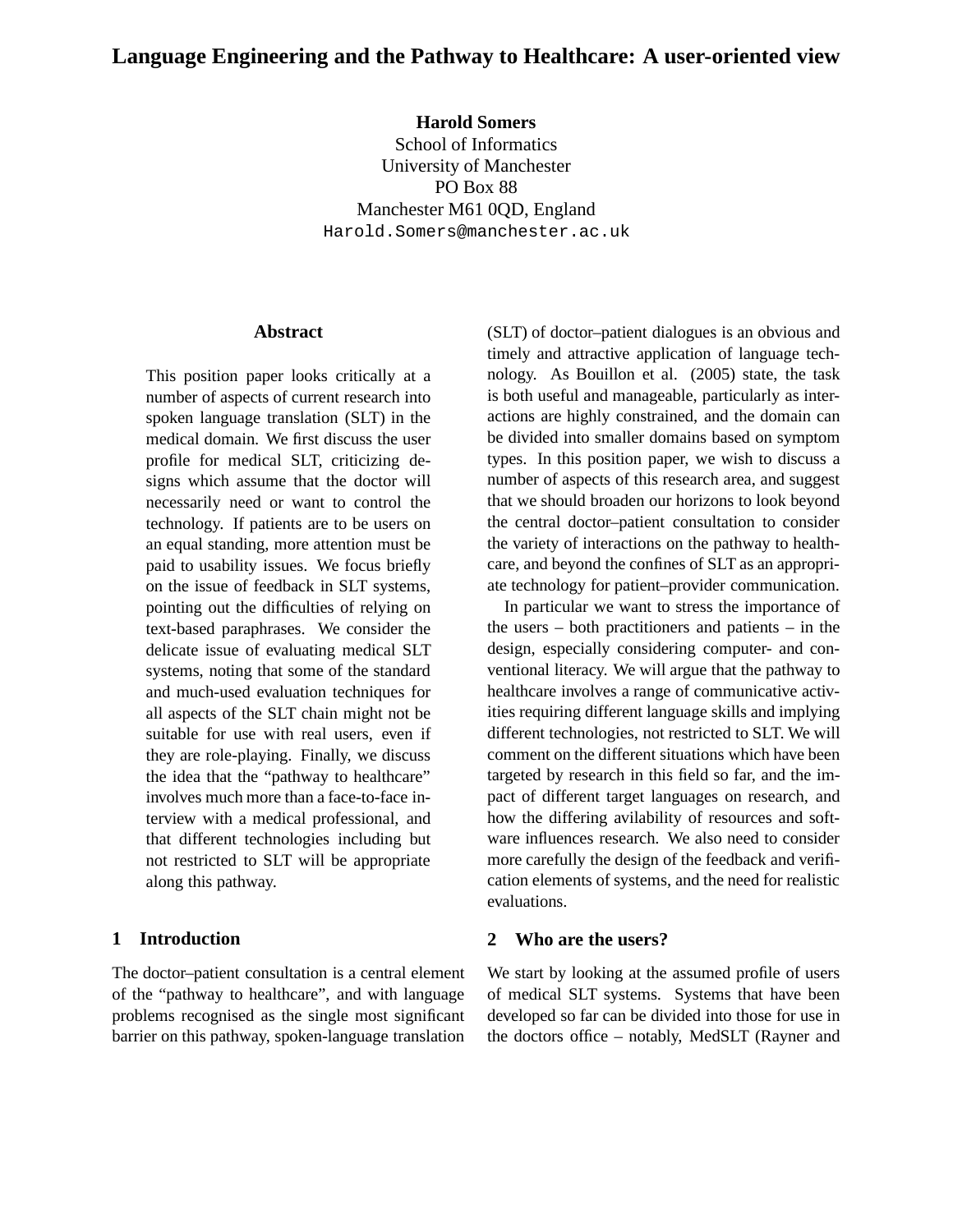Bouillon, 2002), CCLINC (Lee et al., 2002), and (honourable mention) the early work done at CMU (Tomita et al.,  $1988$ )<sup>1</sup> – and those for use for first contact with medical professionals "in the field", developed under DARPA's CAST programme:<sup>2</sup> MAS-TOR (Zhou et al., 2004), Speechalator (Waibel et al., 2003), Transonics (Narayanan et al., 2004) and SRI's system (Precoda et al., 2004). This distinction mainly motivates differences in hardware, overall design, and coverage, but there may be other more subtle differences that result especially from the situation in which it was envisaged that the CAST systems would be used.

Some descriptions of the systems talk of "doctors" and "patients" though others do use more inclusive terms such as "medical professional". A significant common factor in the descriptions of the systems seems to be that it is the doctor who controls the device. This may be because it can only handle one-way translation, as is the case of Med-SLT, ". . . the dialogue can be mostly initiated by the doctor, with the patient giving only non-verbal responses" (Bouillon et al., 2005), or may be an explicit design decision:

There is, however, an assymmetry in the dialogue management in control, given the *desire* for the English-speaking doctor *to be in control* of the device and the primary "director" of the dialog. (Ettelaie et al., 2005, 89) [emphasis added]

It is understandable that as a regular user, the medical professional may *eventually* have more familiarity with the system, but this should be reflected in there being *different* user-interfaces (see Somers and Lovel 2003). We find regrettable however the assumption that "the English speaker [. . . ] is expected to have greater technological familiarity" (Precoda et al., 2004, 9) or that

the medical care-giver will maintain the initiative in the dialogue, will have sole access to the controls and display of the translation device, and will operate the push-to-talk controls for both him or herself and the [P]ersian patient. (Narayanan et al., 2004, 101)

In fact, although the early use of computers in doctor–patient consultations was seen as a threat, more recently the help of computers to increase communication and rapport has begun to be recognised (Mitchell and Sullivan, 2001). This may be at the expense of patient-initiated activities however, and many practitioners are suspicious of the negative impact of technology on relationships with patients, especially inasmuch as it increases the perceived power imbalance in the relationship.

Figure 1, a snapshot from Transonics demo, $3$ leaves in no doubt who is in control.



Figure 1: Snapshot from Transonics' demo movie. The patient is not even allowed to see the screen!

Equipment whose use and "ownership" can be equally shared between the participants goes some way to redressing the perceived power-balance in the consultation. We have evidence of this effect in ongoing experiments comparing (non-speech) communication aids on laptops and tablet PCs: with the laptop, controlled by a mouse or mouse-pad, the practitioner tends to take the initiative, while with the tablet, which comes with a stylus, the patient takes the lead. Bouillon et al. (2005) comment that "patients [...] will in general have had no previous exposure to speech recognition technology, and may be reluctant to try it." On the other hand, patients also have suffered from failed consultations

<sup>&</sup>lt;sup>1</sup>We give here one indicative reference for each system. <sup>2</sup> Formerly known as Babylon. See www.darpa.mil/ipto/programs/cast/.

<sup>3</sup> http://sail.usc.edu/transonics/demo/transedit02lr.mov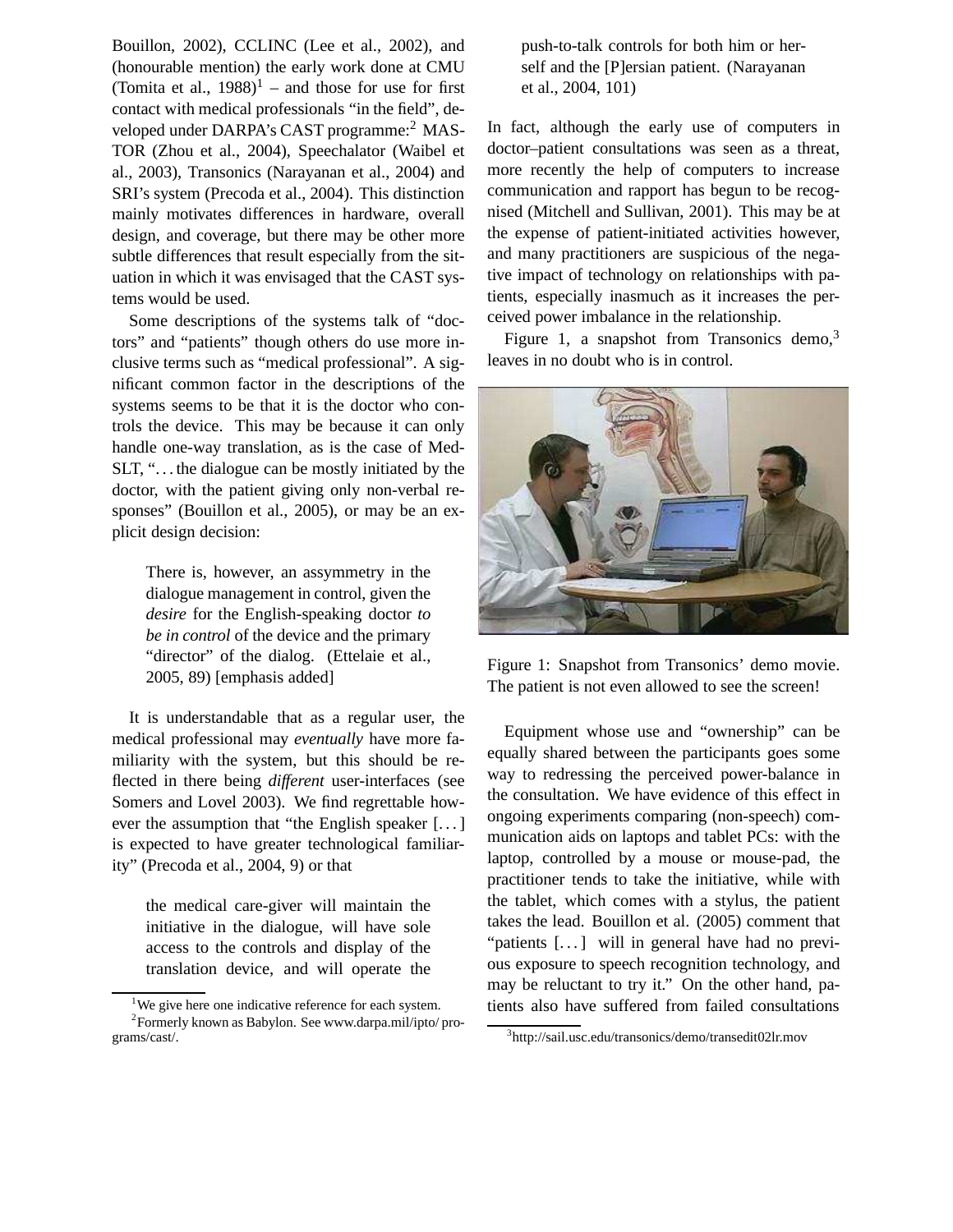which break down through inability to communicate, and in our experience are pleased to be involved in experiments to find alternatives. In our view, one should not underestimate patients' adaptability, or their potential as users of technology on an equal status with the practitioners.

This being the case, we feel that some effort needs to be devoted to usability issues. We will return to this below, but note that text-based interfaces are not appropriate for users with limited literacy (which may be due to low levels of education, visual impairment, or indeed the lack of a written standard for the language). Use of images and icons also needs to be evaluated for appropriateness, an issue not addressed in any of the reports on research in medical SLT that we have read. For example, Bouillon et al. (2005) show a screenshot which includes the graphic reproduced in Figure 2. The text suggests that the user (i.e. the doctor?) can click on the picture to set the topic domain. It is not clear why a graphic is more suitable for the doctor-user than a drop-down text menu; there is no mention of whether the patient is encouraged to use the diagram, but if so one wonders for what purpose, and if it is the best choice of graphic. Research (e.g. by Costantini et al. 2002) suggests that multimodal interfaces are superior to speech-only systems, so there is some scope for exploration here.



Figure 2: Graphic taken from screenshot in Bouillon et al. (2005)

Incorporating more symbolic graphics into an interface is an area of complexity, as Johnson et al. (2006) report. Iconic text-free symbols, for example to represent "please repeat", or "next question", or abstract concepts such as "very" are not always as instantly understandable as some designers think. Considering the use of symbols from AAC (augmentative and alternative communication) designed for speech-impaired disabled users by patients with limited English, we noticed that AAC symbol sets have a systematic iconicity that regular users learn, but which may be opaque to first-time (or one-time) untrained users (Johnson, 2004).

### **3 Feedback and verification**

Translation accuracy is of course crucial in the medical domain, and sometimes problematic even with human interpreters, if not trained properly (Flores, 2005). Both speech recognition (SR) and translation are potential sources of error in the SLT chain, so it is normal and necessary to incorporate in SLT systems the provision of feedback and verification for users. The standard method for SR is textual representation, often in the form of a list of choices, for example as in Figure 3, from Precoda et al. (2004).

| i'm a doctor<br>(35) find a doctor<br>(26) i am a doctor<br>9) on a doctor<br>9) um i'm a doctor |              |
|--------------------------------------------------------------------------------------------------|--------------|
| (B) and a doctor<br>B) uh i'm a doctor<br>7) in a doctor<br>(5) i i'm a doctor                   |              |
|                                                                                                  | "Did you say |
|                                                                                                  |              |

Figure 3: Choice of recognizer outputs, from Precoda et al. (2004:10)

For translation output, some form of paraphrase or back-translation is offered, often facilitated by the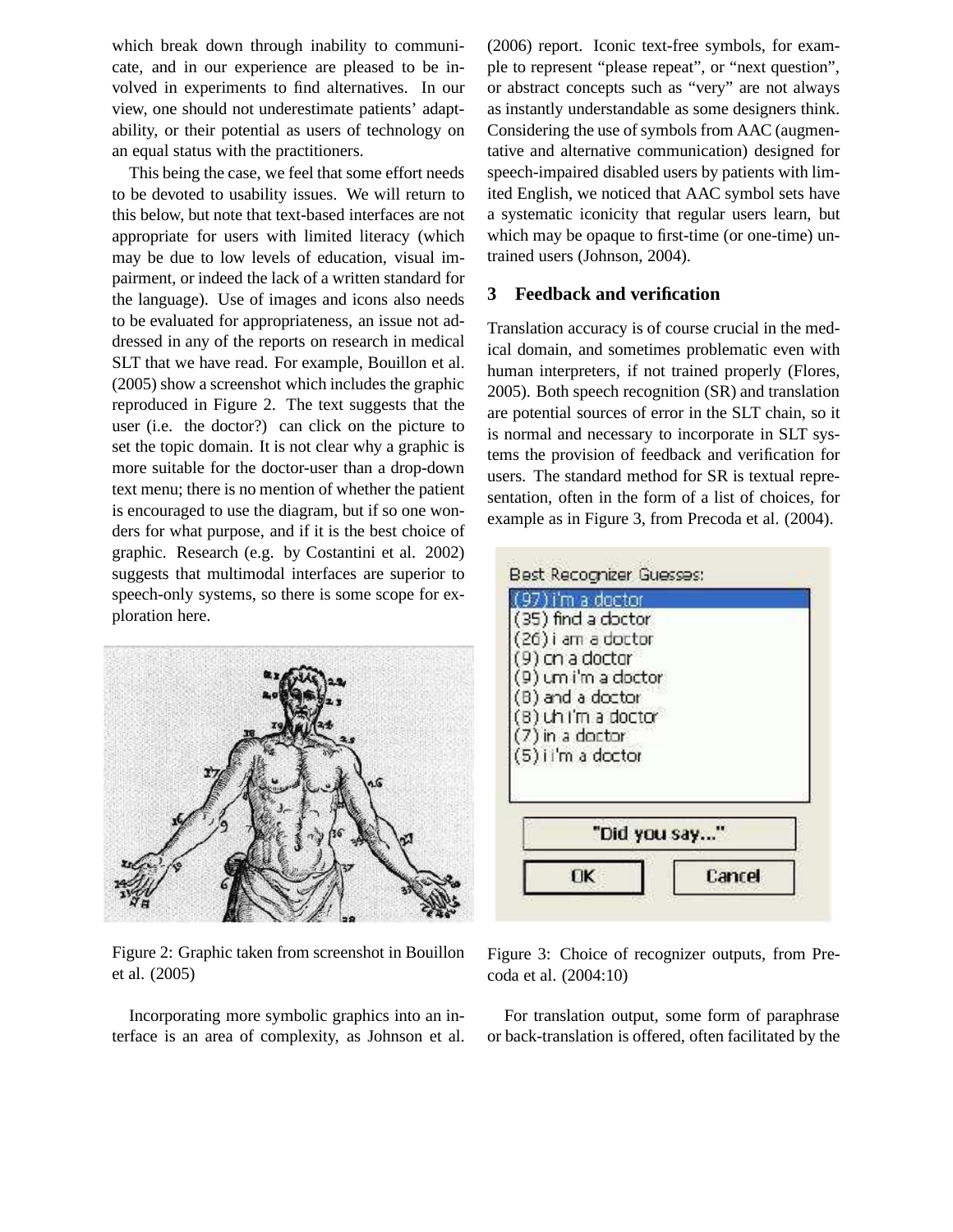|  | Roman hypo: man0 cep1 plwp3 thi2 khao4<br>Thaihypo. มันเงินแปลบที่ยา.                                                           |  |              |  |                       |  |  |
|--|---------------------------------------------------------------------------------------------------------------------------------|--|--------------|--|-----------------------|--|--|
|  |                                                                                                                                 |  |              |  |                       |  |  |
|  | Parse tree: [give-information-experience-health-status]:NAV {men0 [health-status=]:NAV {[pan]:NAV {cep1 } [pan-mod=]:NAV {[shar |  |              |  |                       |  |  |
|  | English: there is a sharp pain in my leg                                                                                        |  |              |  |                       |  |  |
|  |                                                                                                                                 |  | Interlingual |  |                       |  |  |
|  | c give-information+experience+health-status (body-locaton-(leg), health-status-(pain, pain-mod-sharp))                          |  |              |  |                       |  |  |
|  |                                                                                                                                 |  |              |  | $\blacktriangleright$ |  |  |
|  |                                                                                                                                 |  | Play         |  |                       |  |  |

Figure 4: Choice of recognizer outputs, from Precoda et al. (2004:10)

particular design of the machine translation (MT) component (e.g. use of an interlingua representation, as in MedSLT, Speechalator). In the Transonics system, the SR accuracy is automatically assessed by the MT component: SR output that conforms to the expectations of the MT systems grammar is preferred.

For the literate English-speaking user, this approach seems reasonable, although an interface such as the one shown in Figure 4, detailing the output of the parse must be of limited utility to a doctor with no linguistics training, and we must assume that the prototype is designed more for the developers' benefit than for the end-users.

For the patient with limited or no English, the issue of feedback and verification is much more difficult. As mentioned above, and reiterated by Precoda et al. (2004), the user may not be (wholly) literate, or indeed the language (or dialect) may not have an established writing system. For some languages, displaying text in the native orthography may be an added burden. Figure 5 shows Speechalator's Arabic input screen (Waibel et al., 2003). It is acknowledged that the users must "know something about the operation of the machine", and although it is stated that the display uses the writing system of the language to be recognised, in the illustration the Arabic is shown in transcription.

Another issue concerns the ease with which a lay user can make any sense of a task in which they are asked to judge a number of paraphrases, some ungrammatical. This is an intellectual task that is difficult for someone with limited education or no experience of linguistic "games". For example, for this reason we have rejected the use of semantically unpredictable sentences (SUS) (Benoît et al., 1996) in our attempts to evaluate Somali speech synthesis (Somers et al., 2006). This leads us to a consideration of how medical SLT can best be evaluated.

## **4 Evaluation**

MT evaluation is notoriously difficult, and SLT evaluation even more so. Most researchers agree that measures of translation fidelity in comparison with a gold-standard translation, as seen in text MT evaluation, are largely irrelevant: a task-based evaluation is more appropriate. In the case of medical SLT this presumably means simulating the typical situation that the technology will be used in, which involves patients with medical problems seeking assistance.

Since SLT is a pipeline technology, the individual components could be evaluated separately, and indeed the effects of the contributing technologies assessed (cf. Somers and Sugita 2003). Once again, literacy issues will cloud any evaluation of speech recognition accuracy that relies on its speech-to-text function, and evaluation of speech synthesis must simulate a realistic task (cf. comments on SUS, above).

Evaluations that have been reported suggest using real medical professionals and actors playing the part of patients: this scenario is well established in the medical world, where "standardized patients" (SPs) – actors trained to behave like patients – have been used since the 1960s. One problem with SPs for systems handling "low density" languages like Persian, Pashto and so on, is the need for the vol-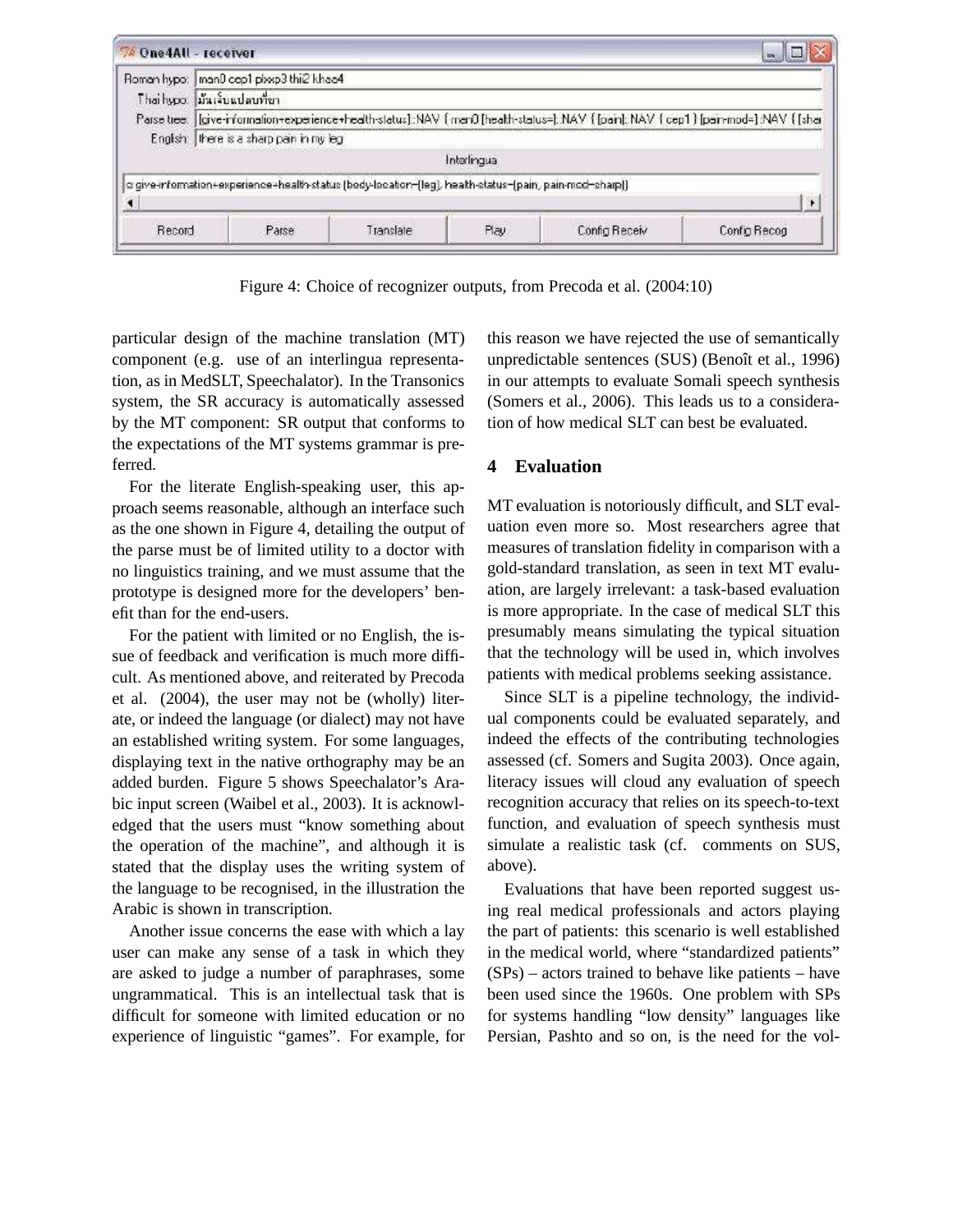

Figure 5: Speechalator's Arabic input screen (Waibel et al., 2003, 372)

unteers to understand English so that they can be trained as an SP, in conflict with the need for them to not understand English in order to give the system a realistic test. Ettelaie et al. (2005) for example report that their evaluation was somewhat compromised by the fact that two of their patient roleplayers did speak some English, while a third participant did not adequately understand what they were supposed to do.

Another problem is that there is no obvious baseline against which evaluations can be assessed. One could set up "with and without" trials, and measure how much and how accurately information was elicited in either mode. But this would be a waste of effort: it is widely, although anecdotally, reported that when patients with limited English arrive for a consultation where no provision for interpretation has been made, the consultations simply halt. It is also reported, as already mentioned, that human interpreters are not 100% reliable (Flores, 2005). Often, an untrained interpreter is used, whether a family member or friend that the patient has brought

with them, or even another health-seeker who happens to be sitting in the waiting room. The potential for an unreliably interpreted consultation (or worse) is massive.

Ettelaie et al. (2005) mention a number of metrics that were used in their evaluation, but unfortunately do not have space for a full discussion. The principle metric is task completion, but they also mention an evaluation of a scripted dialogue, with translations evaluated against model translations using a modified version of BLEU, and SR evaluated with worderror rate. These do not seem to me to be extremely valuable evaluation techniques.

Starlander et al. (2005) report an evaluation in which the translations were judged for acceptability by native speakers. Given the goal-based nature of the task, rating for intelligibility rather than acceptability might have been more appropriate, though it is widely understood that the two features are closely related. On the positive side, Starlander et al. used only a three-point rating ("good", "ok" or "bad"): evaluations of other target languages might be subject to the problem, reported by Johnson et al. (in prep.) and by ADD REF that rating scales are highly culture-dependent, so that for example Somali participants in an evaluation of the suitability of symbols in doctor–patient communication mostly used only points 1 and 7 of a 7-point scale.

Another evaluation method $4$  is to assess the number and type of translation or interpretation errors made, including whether there was any potential or actual error of clinical consequence.

As Starlander et al. (2005) say:

In the long-term, the real question we would like to answer when evaluating the prototype is whether this system is practically useful for doctors

to which we can only add, reiterating our comments in Section 2, ". . . and for patients".

## **5 The Pathway to Healthcare**

Let us move on finally to a more wide-ranging issue. "Medical SLT" is often assumed to focus on doctorpatient consultations or, as we have seen in

<sup>&</sup>lt;sup>4</sup>Thanks to the anonymous reviewer for pointing this out.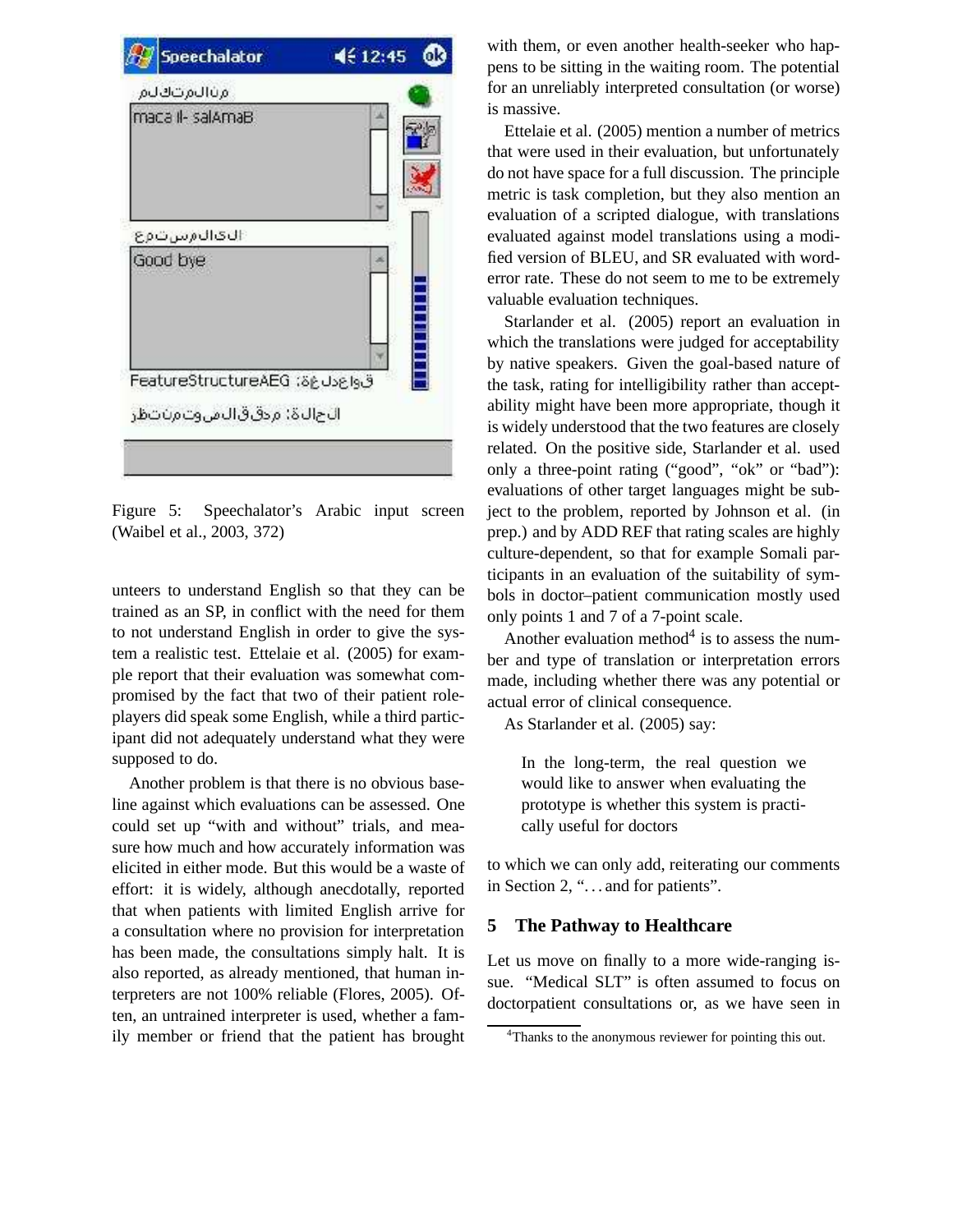the case of systems developed under the CAST programme, interactions between medical professionals and affected persons in the field. Away from that scenario, although it is natural to think of "going to the doctor" as involving chiefly an interview with a doctor, and while everything in medical practice arguably derives from this consultation, the pathway to healthcare in normal circumstances involves several other processes, all of which involve languagebased encounters that present a barrier to patients with limited English. None of the medical SLT systems that have been reported in the literature address this variety of scenarios, although the website for the Phraselator (which is of course not an SLT system as such) does list a number of different scenes, such as the front desk, labour ward and so on.

In this section, we would like to survey the pathway to healthcare, and note the range of language technologies – not always speech or translation oriented – that might be appropriate at any point. The purpose of this is both to make a plea to widen our vision of what "medical SLT" covers, but also to note that SLT is not necessarily the most appropriate technology in every case.

The pathway might begin with a person suspecting that there may be something wrong with them. Many people nowadays would in this situation first try to find out something about their condition on their own, typically on the Web, though of course there is still a major "digital divide" for racial and ethnic minorities, and the poor, partly due to the langauge barriers this research is addressing. If you need this information in your own language, and you have limited literacy skills, technologies implied are multilingual information extraction. MT perhaps coupled with text simplification, with synthesized speech output. For specific conditions which may be treated at specialist clinics (our own experience is based on Somalis with respiratory difficulties) it may be possible to identify a series of frequently asked questions and set up a pre-consultation computer-mediated help-desk and interview (cf. Osman et al. 1994). See Somers and Lovel (2003) for more details.

Having decided that a visit to the doctor is indicated, the next step is to make an appointment. Appointment scheduling is the classical application of SLT, as seen in most of the early work in the field,

and is a typical case of a task-oriented cooperative dialogue. Note that the "practitioner" – the receptionist in the clinic – does not necessarily have any medical expertise, nor possibly the high level of education and openness to new technology that is often assumed in the literature on medical SLT which talks of the "doctor" controlling the device.

If this is the patient's first encounter with this particular healthcare institution, there may be a process of gathering details of the patient's medivcal history and other details, done separately from the main doctor–patient consultation, to save the doctor's time. This might be a suitable application for computer-based interviewing (cf. Bachman 2003).

The next step might be the doctor–patient consultation, which has been the focus of much attention. For no doubt practical purposes, some medical SLT developers have assumed that the patients role in this can be reduced to simple responses involving yes/no responses, gestures and perhaps a limited vocabulary of simple answers at the limit. This view unfortunately ignores current clinical theory. *Patient*centred medicine (cf. Stewart et al. 2003) is widely promoted nowadays. The session will see the doctor eliciting information in order to make a diagnosis as foreseen, but also explaining the condition and the treatment, and exploring the patients feelings about the situation. While it may be unrealistic at present to envisage fully effective support for all these aspects of the doctorpatient consultation, we feel that its purpose should be explicitly appreciated, and the limitations of current technology in this respect acknowledged.

After the initial consultation, the next step may involve a trip to the pharmacist to get some drugs or equipment. Apart from the human interaction, the drugs (or whatever) will include written instructions and information: frequency and amount of use, contraindications, warnings and so on. This is an obvious application for controlled language MT: drug dose instructions are of the same order of complexity as weather bulletins. For non-literate patients, "talking pill boxes" are already available:<sup>5</sup> why can't they talk in a variety of languages?

Another outcome might involve another practitioner – a nurse or a therapist – and a series of meet-

 $5$ Marketed by MedivoxRx. See Orlovsky (2005).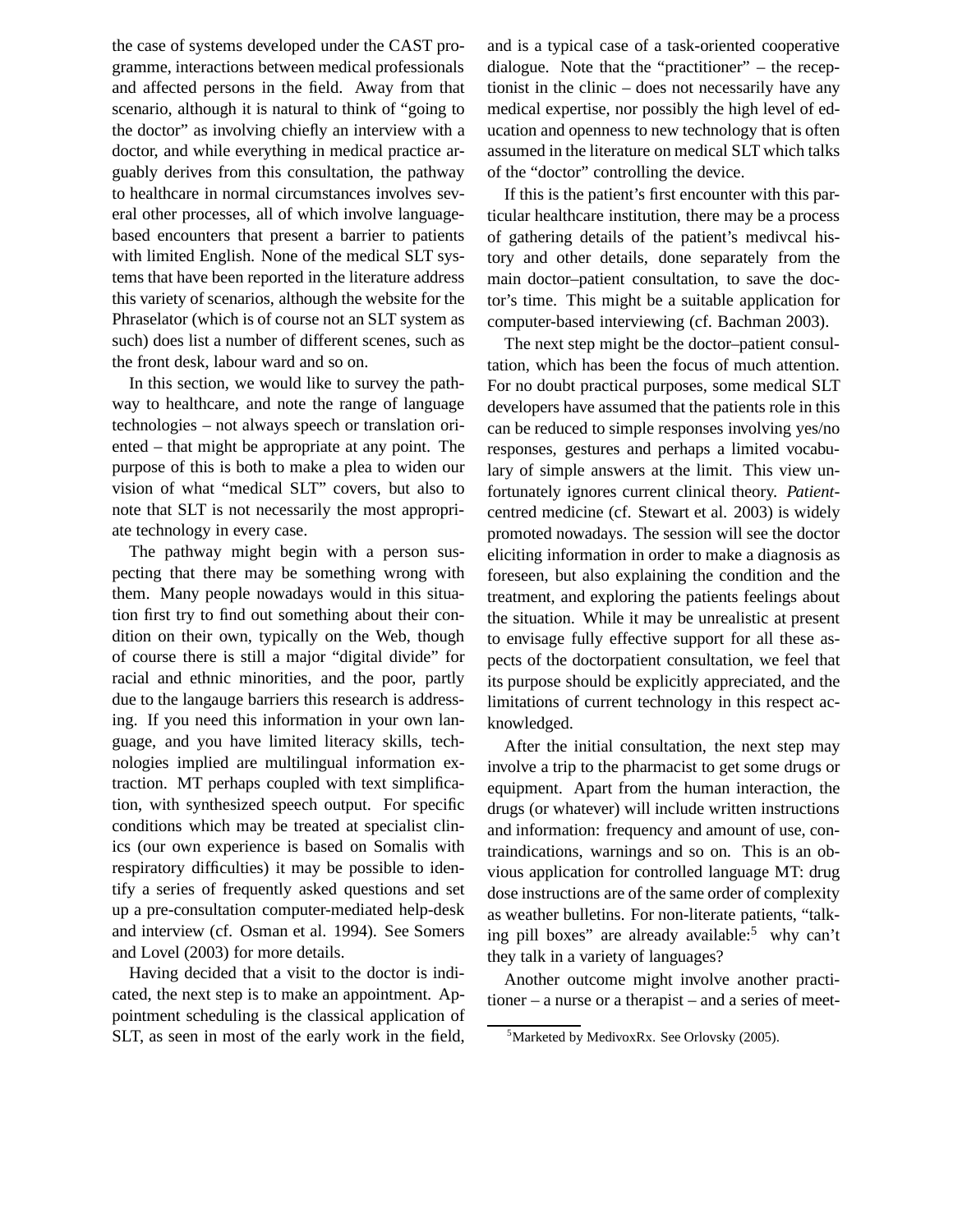ings where the condition may be treated or managed. Apart from more scheduling, this will almost certainly involve explanations and demonstrations by the practitioner, and typically also elicitation of further information from the patient. Hospital treatment would involve interaction with a wide range of staff, again not all medical experts. If a communication device is to be used, it makes more sense for it to be under the control and "ownership" of the person who is going to be using it regularly: the patient.

## **6 Conclusion**

Some of the comments made in this position paper may seem critical, but it has not been my intention to be negative about the field. $6$  It has been my intention in this paper to draw attention to the following aspects of medical SLT which I believe so far have been somewhat neglected:

- What is the ideal user profile for medical SLT? Should the doctor control the system, or could it be seen as a shared resource?
- If the patient is also a user, devices need to be more user-friendly, taking into account cultural differences, and problems of low literacy.
- This particularly applies to feedback and verification modules in the system.
- Evaluation should focus on the ability of the technology to aid the completion of the task, from the perspective of both the practitioner and the patient.
- Evaluation methods should not involve participants in meaningless or incomprehensible tasks (such as rating nonsensical output), nor rely on skills (such as literacy) that they may lack.
- The pathway to healthcare involves more than the one-way doctor–patient dialogues covered by most systems. A wide range of technologies can be brought to bear on the problem.

### **Acknowledgments**

I would like to acknowledge the contribution to this paper of my colleagues on the CANES project, Ann Caress, Gareth Evans, Marianne Johnson, Hermione Lovel, Zeinab Mohamed. Some of the work reported here is funded by the Economic and Social Research Council (ESRC), project reference RES-000-23-0610. Thanks also to the anonymous referees for their very useful comments.

## **References**

- Bachman, J.W. 2003. 'The patient-computer interview: a neglected tool that can aid the clinician.' *Mayo Clinic Proceedings*, 78:67–78.
- Benoît, Christian, Martine Grice and Valérie Hazan. 1996. 'The SUS test: A method for the assessment of text-to-speech synthesis intelligibility using Semantically Unpredictable Sentences'. *Speech Communication*, 18:381–392.
- Bouillon, Pierrette, Manny Rayner, Nikos Chatzichrisafis, Beth Ann Hockey, Marianne Santaholma, Marianne Starlander, Yukie Nakao, Kyoko Kanzaki and Hitoshi Isahara. 2005. 'A generic multi-lingual open source platform for limiteddomain medical speech translation'. In *Proceedings of the Tenth Conference on European Association of Machine Translation*, Budapest, Hungary, pp. **CHECK**
- Costantini, Erica, Fabio Pianesi and Susanne Burger. 2002. 'The added value of multimodality in the NES-POLE! speech-to-speech translation system: an experimental study'. In *Fourth IEEE International Conference on Multimodal Interfaces (ICMI'02)*, Pittsburgh, PA, pp. 235–240.
- Ettelaie, Emil, Sudeep Gandhe, Panayiotis Georgiou, Robert Belvin, Kevin Knight, Daniel Marcu, Shrikanth Narayanan and D. Traum. 2005. 'Transonics: A practical speech-to-speech translator for English-Farsi medical dialogues'. In *43rd Annual Meeting of the Association for Computational Linguistics: ACL-05 Interactive Poster and Demonstration Sessions*, Ann Arbor, MI, pp. 89–92.
- Flores, Glenn. 2005. 'The impact of medical interpreter services on the quality of health care: a systematic review'. *Medical Care Research and Review*, 62:255– 299.
- Johnson, M.J. 2004. 'What can we learn from drawing parallels between people who use AAC and people whose first language is not English?' *Communication Matters*, 18(2):15–17.

<sup>&</sup>lt;sup>6</sup>In particular, it should perhaps be acknowledged that in terms of practical accomplishment we have yet to match others in the field.